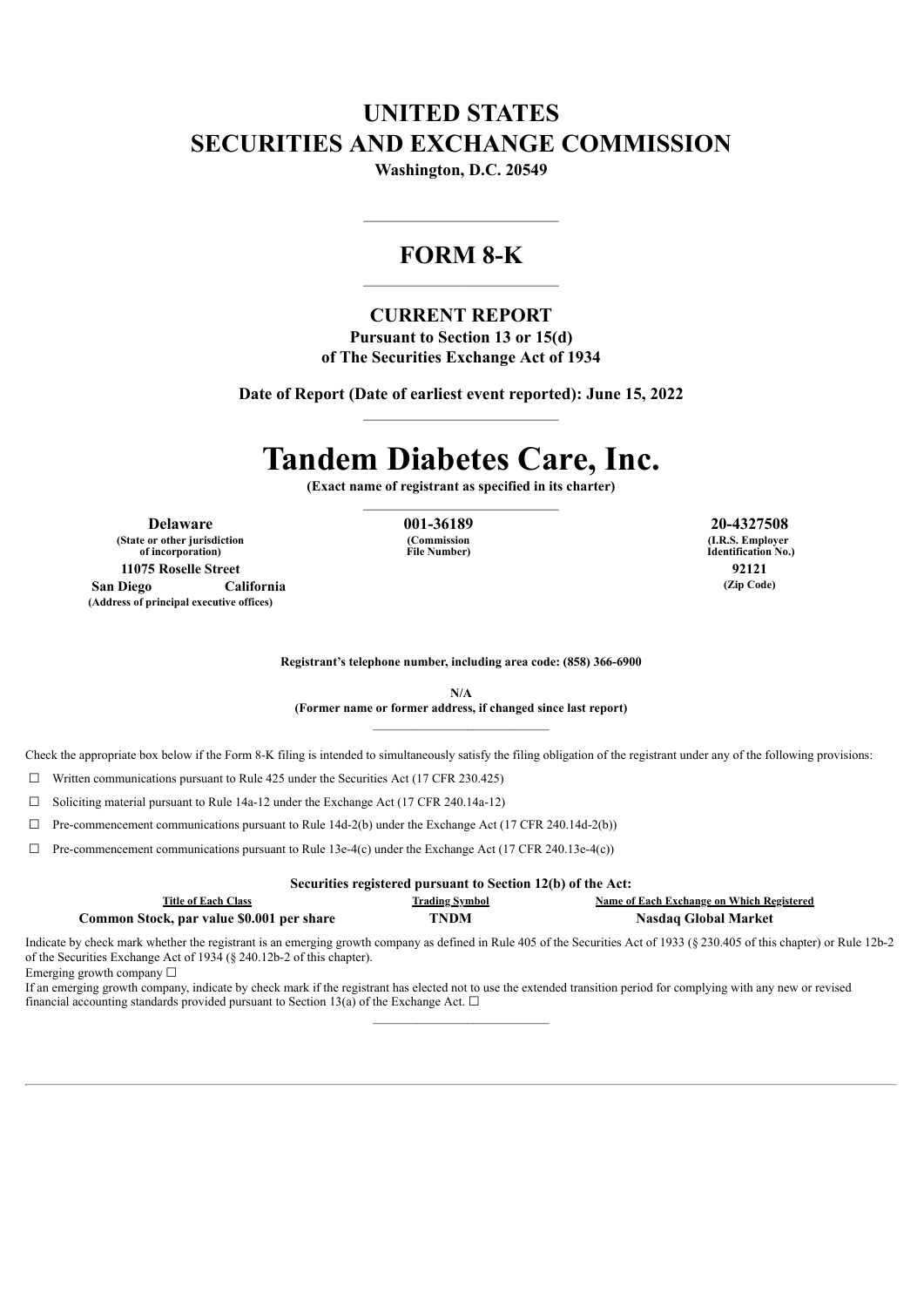#### Item 5.02 Departure of Directors or Certain Officers; Election of Directors; Appointment of Certain Officers; Compensatory Arrangements of **Certain Officers.**

#### (d) Appointment of Myoung Cha as Director

Effective June 15, 2022, the Board of Directors (the "Board") of Tandem Diabetes Care, Inc. (the "Company") elected Myoung Cha, age 45, to serve as a Class III director on the Board, with a term that expires at the Annual Meeting of Stockholders of the Company to be held in 2023 or until his earlier resignation or removal. The Board has approved Mr. Cha's appointment to the Compensation Committee. The Board has affirmatively determined that Mr. Cha qualifies as an "independent director" under the Nasdaq Listing Rules.

Mr. Cha has more than 17 years of global experience across the healthcare value chain. Mr. Cha currently serves as President and Chief Strategy Officer at Carbon Health where he leads the omnichannel care model and the device-enabled home care operations. Prior to joining Carbon Health in June 2021, he served as Head of Health Strategic Initiatives at Apple from August 2015 to May 2021 where he developed and led product initiatives and global strategic partnerships. Earlier in his career, Mr. Cha was a Principal and Co-Leader of the West Coast Strategy and Corporate Finance Practice as well as Co-Leader of the Healthcare Investor Practice at McKinsey & Company. Mr. Cha holds a JD from Harvard Law School, an MBA from Harvard Business School and an AB in Biochemical Sciences from Harvard College.

The Board believes Mr. Cha's experience as a healthcare and consumer technology executive developing and leading global and strategic initiatives and partnerships, while maximizing the value of data and using analytics to drive enhanced customer experiences and better clinical outcomes, brings to the Board critical skills related to advancing the Company's ecosystem of data-driven products and services, which qualify him to serve as one of the Company's directors.

In Mr. Cha's role as director and as a member of the Compensation Committee he will be eligible to participate in the director compensation plans and arrangements available to the Company's other independent directors. The Company's director compensation program is described under the caption "Director Compensation" in the Company's proxy statement for its 2022 Annual Meeting of Stockholders filed with the Securities and Exchange Commission on April 13, 2022. In addition, Mr. Cha and the Company will enter into the Company's standard form indemnification agreement.

Other than the aforementioned items, there are no arrangements or understandings between Mr. Cha and any other person pursuant to which Mr. Cha was elected as a director. There are no family relationships between Mr. Cha and any director or executive officer of the Company, and Mr. Cha has no direct or indirect material interest in any "related party" transaction required to be disclosed pursuant to Item 404(a) of Regulation S-K

#### (d) Appointment of Joao Malagueira as Director

Effective June 15, 2022, the Board increased the size of the Board from nine directors to ten directors in accordance with the Company's Amended and Restated Bylaws, and elected Joao Malagueira, age 56, to serve as a Class I director on the Board, with a term that expires at the Annual Meeting of Stockholders of the Company to be held in 2023 or until his earlier resignation or removal. The Board has approved Mr. Malagueira's appointment to the Audit Committee. The Board has affirmatively determined that Mr. Malagueira qualifies as an "independent director" under the Nasdaq Listing Rules.

Mr. Malagueira brings more than 25 years of experience in diabetes, medical devices and diagnostics solutions businesses with global corporations. Mr. Malagueira is currently Vice President for three divisions at Hologic and responsible for the entire portfolio in the EMEA. Prior to starting this role in January 2019, he served as International Vice President, for EMEA and Canada, for the Hologic Diagnostics Solutions division, from June 2015 to December 2018. He possesses extensive experience and proven success of go-to-market models and strategies in Europe, Africa, CIS, and the Middle East. Prior to Hologic, Mr. Malagueira enjoyed more than 15 years in Johnson & Johnson, in commercial leading roles across EMEA, where he led successful turnarounds and market share growth of the diabetes solutions businesses, LifeScan and Animas. Mr. Malagueira holds an MBA and an Advanced Degree in Marketing from Catolica Lisbon School of Business and Economics. He holds a MS in Pharmaceutical Sciences and Clinical Analysis from University of Lisbon.

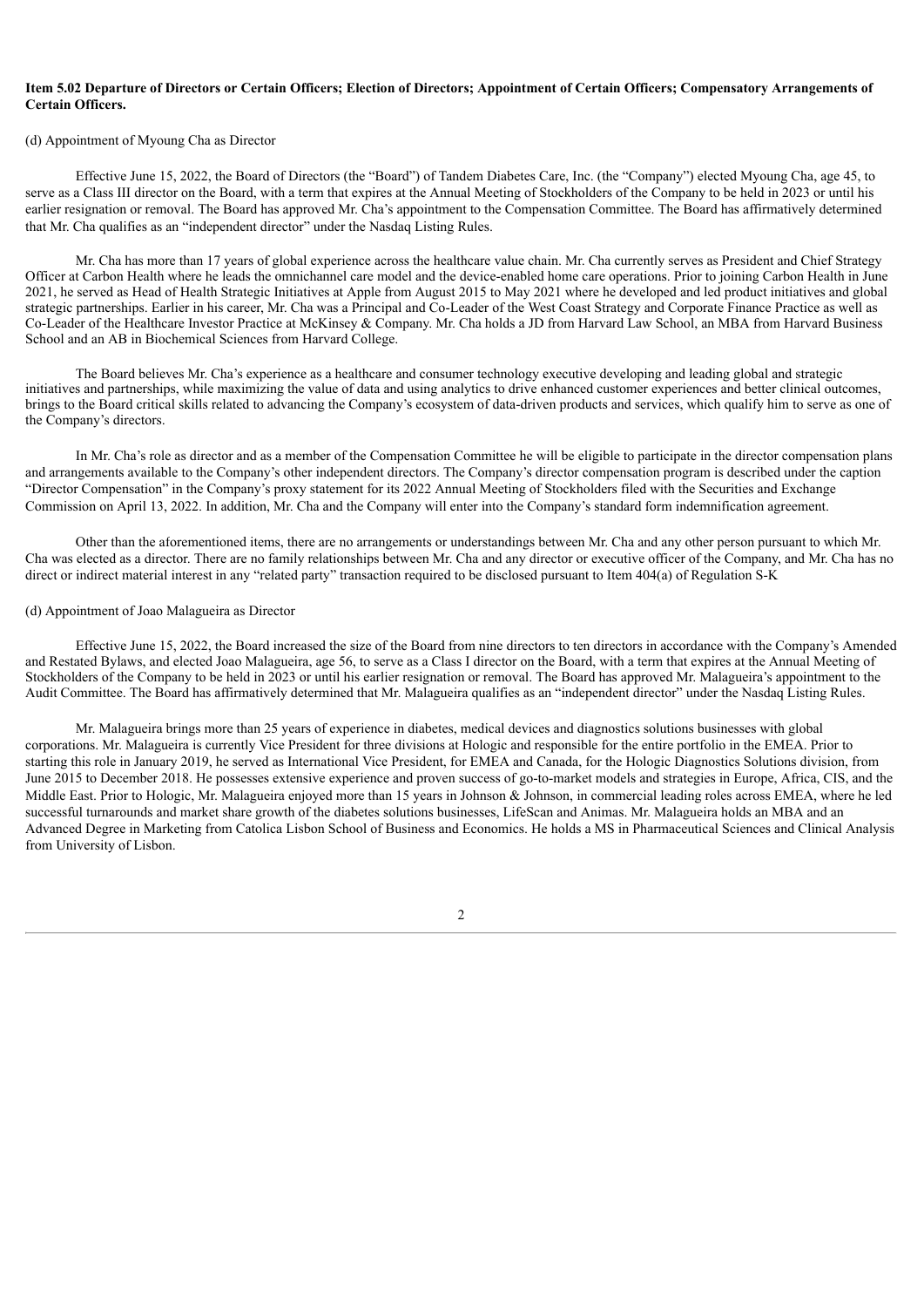The Board believes Mr. Malagueira's experience in diabetes and medical devices across global organizations with extensive knowledge of international go-to-market models and strategies brings to the Board critical skills related to advancing the Company's global reach and expansion of its global technology offerings, which qualifies him to serve as one of the Company's directors.

In Mr. Malagueira's role as director and as a member of the Audit Committee he will be eligible to participate in the director compensation plans and arrangements available to the Company's other independent directors. The Company's director compensation program is described under the caption "Director Compensation" in the Company's proxy statement for its 2022 Annual Meeting of Stockholders filed with the Securities and Exchange Commission on April 13, 2022. In addition, Mr. Malagueira and the Company will enter into the Company's standard form indemnification agreement.

Other than the aforementioned items, there are no arrangements or understandings between Mr. Malagueira and any other person pursuant to which Mr. Malagueira was elected as a director. There are no family relationships between Mr. Malagueira and any director or executive officer of the Company, and Mr. Malagueira has no direct or indirect material interest in any "related party" transaction required to be disclosed pursuant to Item 404(a) of Regulation S-K.

#### **Item 9.01 Financial Statements and Exhibits.**

(d) Exhibits.

| <u>Number</u> | <b>Description</b>                                                           |
|---------------|------------------------------------------------------------------------------|
| 99.1          | Press release of Tandem Diabetes Care, Inc. dated June 16, 2022              |
| 104           | Cover Page Interactive Data File (embedded within the Inline XBRL document). |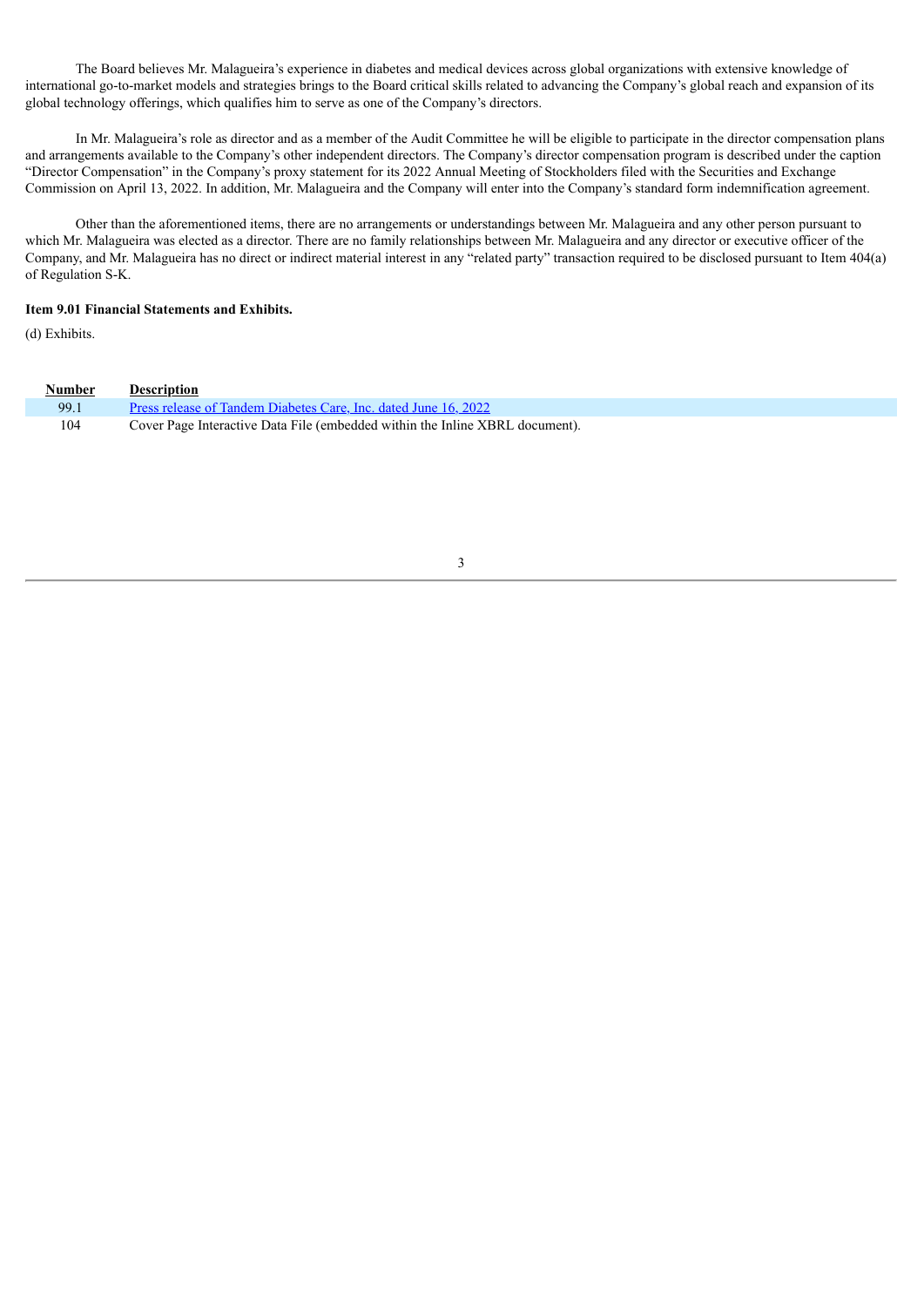### **SIGNATURES**

Pursuant to the requirements of the Securities Exchange Act of 1934, the registrant has duly caused this report to be signed on its behalf by the undersigned hereunto duly authorized.

Tandem Diabetes Care, Inc.

By: /s/ SHANNON M. HANSEN

Shannon M. Hansen Senior Vice President, General Counsel, Corporate Secretary & Chief Compliance Officer

Date: June 16, 2022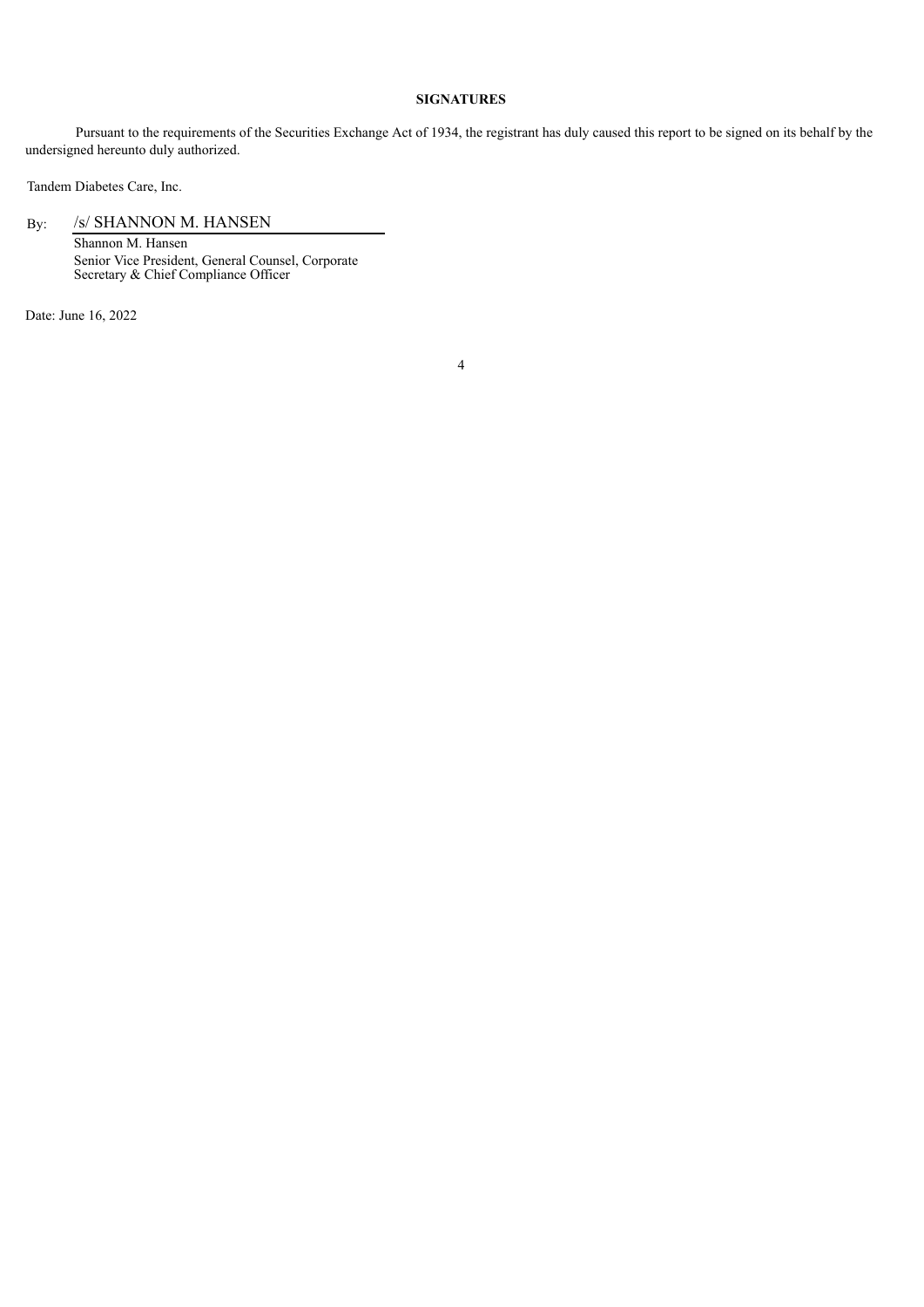<span id="page-4-0"></span>

**Media Contact:** Steve Sabicer 714-907-6264 ssabicer@thesabicergroup.com

**Investor Contact:** Susan Morrison 858-366-6900 IR@tandemdiabetes.com

#### **FOR IMMEDIATE RELEASE**

#### **Tandem Diabetes Care Welcomes Two New Members to Board of Directors**

**San Diego, June 16, 2022** – Tandem Diabetes Care, Inc. (NASDAQ: TNDM), a global insulin delivery and diabetes technology company, today announced the appointments of Myoung Cha and Joao Malagueira as independent members of its board of directors effective June 15, 2022.

"We welcome Joao and Myoung to our Board of Directors at this exciting stage in Tandem's evolution," said John Sheridan, president and CEO, Tandem Diabetes Care. "Joao's extensive international experience brings tremendous value to our Company as we continue to expand our global reach, and Myoung's strategic experience in leading-edge consumer technology at large companies will be invaluable as we advance our product pipeline."

Mr. Cha has more than 17 years of global experience across the healthcare value chain. Mr. Cha currently serves as President and Chief Strategy Officer at Carbon Health where he leads the omnichannel care model and the device-enabled home care operations. Prior to joining Carbon Health in June 2021, he served as Head of Health Strategic Initiatives at Apple from August 2015 to May 2021 where he developed and led product initiatives and global strategic partnerships. Earlier in his career, Mr. Cha was a Principal and Co-Leader of the West Coast Strategy and Corporate Finance Practice as well as Co-Leader of the Healthcare Investor Practice at McKinsey & Company. Mr. Cha holds a JD from Harvard Law School, an MBA from Harvard Business School and an AB in Biochemical Sciences from Harvard College.

Mr. Malagueira brings more than 25 years of experience in diabetes, medical devices and diagnostics solutions businesses with global corporations. Mr. Malagueira is currently Vice President for three divisions at Hologic and responsible for the entire portfolio in the EMEA. Prior to starting this role in January 2019, he served as International Vice President, for EMEA and Canada, for the Hologic Diagnostics Solutions division, from June 2015 to December 2018. He possesses extensive experience and proven success of go-to-market models and strategies in Europe, Africa, CIS, and the Middle East. Prior to Hologic, Mr. Malagueira enjoyed more than 15 years in Johnson & Johnson, in commercial leading roles across EMEA, where he led successful turnarounds and market share growth of the diabetes solutions businesses, LifeScan and Animas. Mr. Malagueira holds an MBA and an Advanced Degree in Marketing from Catolica Lisbon School of Business and Economics. He holds a MS in Pharmaceutical Sciences and Clinical Analysis from University of Lisbon.